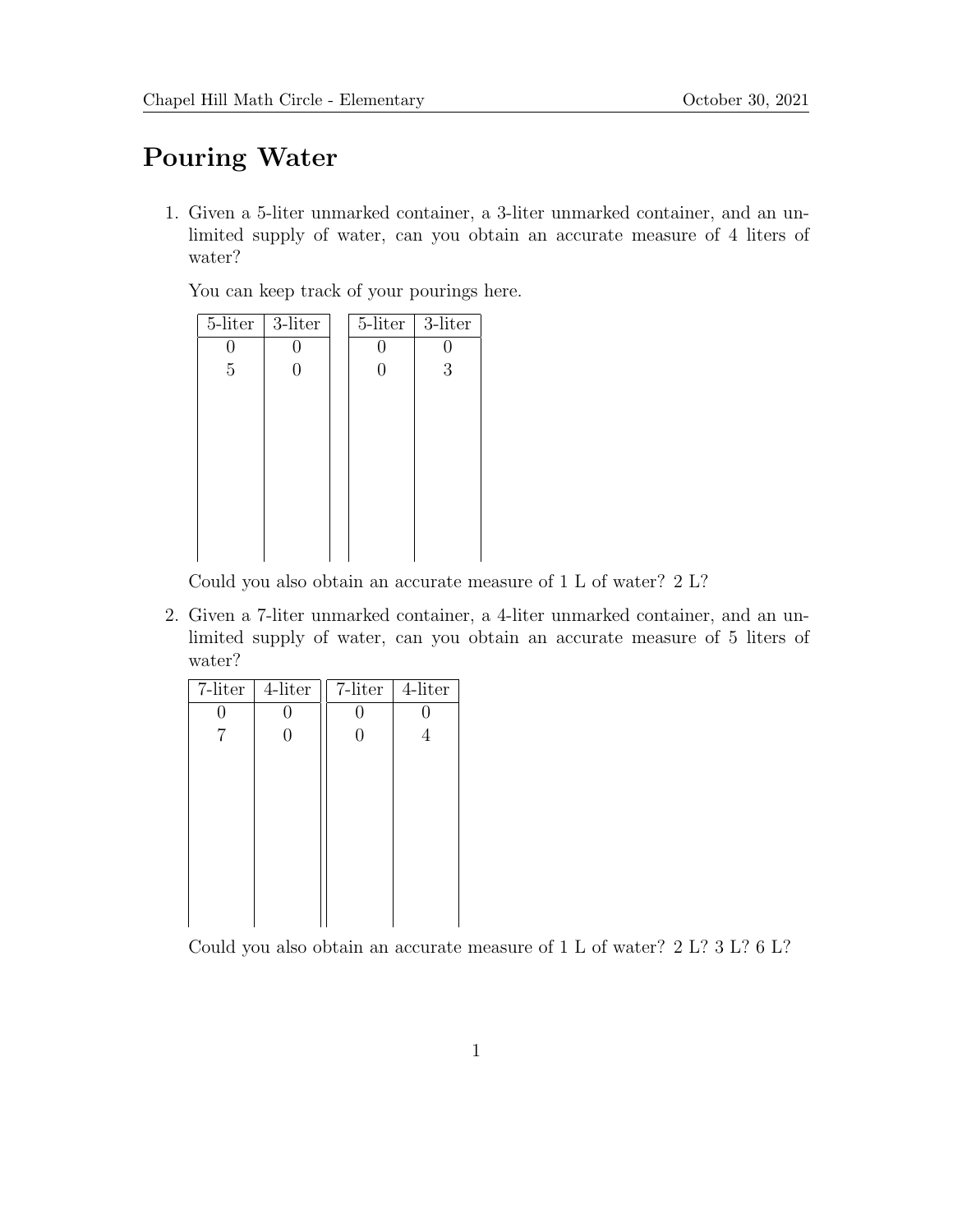3. Under the same conditions, but with a 6-liter container and a 3-liter container, can you obtain a measure of 5 liters?

| $6$ -liter | 3-liter | 6-liter | 3-liter |
|------------|---------|---------|---------|
| 0          |         | O       | 0       |
| 6          |         | 0       | 3       |
|            |         |         |         |
|            |         |         |         |
|            |         |         |         |
|            |         |         |         |
|            |         |         |         |
|            |         |         |         |
|            |         |         |         |
|            |         |         |         |

Could you also obtain an accurate measure of 1 L of water? 2 L? 4 L?

4. Given a 10-liter unmarked container, a 6-liter unmarked container, and an unlimited supply of water, what numbers of liters of water can you measure?

| 6-liter | $10$ -liter | 6-liter |
|---------|-------------|---------|
|         |             |         |
|         |             | 6       |
|         |             |         |
|         |             |         |
|         |             |         |
|         |             |         |
|         |             |         |
|         |             |         |
|         |             |         |
|         |             |         |
|         |             |         |

What numbers of liters of water can you obtain?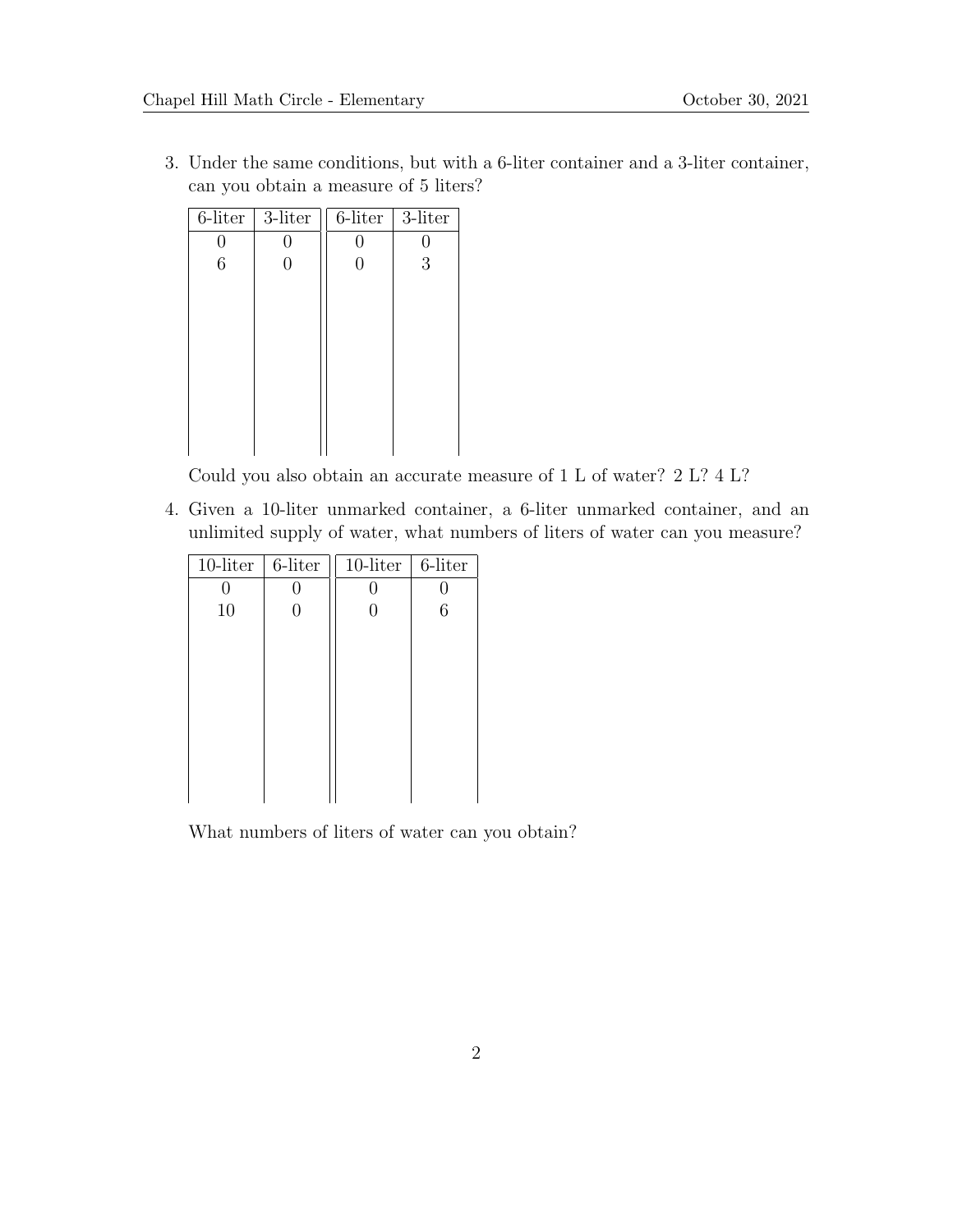5. Given a 15-liter unmarked container, a 6-liter unmarked container, and an unlimited supply of water, what numbers of liters of water can you get?

| $15$ -liter | 6-liter | $15$ -liter    | 6-liter |
|-------------|---------|----------------|---------|
| 0           | 0       | O              | O       |
| 6           | 0       | $\overline{0}$ | 15      |
|             |         |                |         |
|             |         |                |         |
|             |         |                |         |
|             |         |                |         |
|             |         |                |         |
|             |         |                |         |
|             |         |                |         |
|             |         |                |         |

6. On the pool table shown below, a pool ball must be shot initially from the point  $(0, 0)$  and must roll along the side to either  $(0, 3)$  or  $(5, 0)$ . Each time the ball strikes another side, it will bounce off at an angle of 60◦ as indicated by the dotted lines. First, start at  $(0,0)$ , and shoot the ball towards  $(5,0)$ , and record the coordinates each time the ball strikes a side. Then start at  $(0, 0)$ , shoot the ball towards  $(0, 3)$ , and record the coordinates again. Can you relate your results to the previous problem?

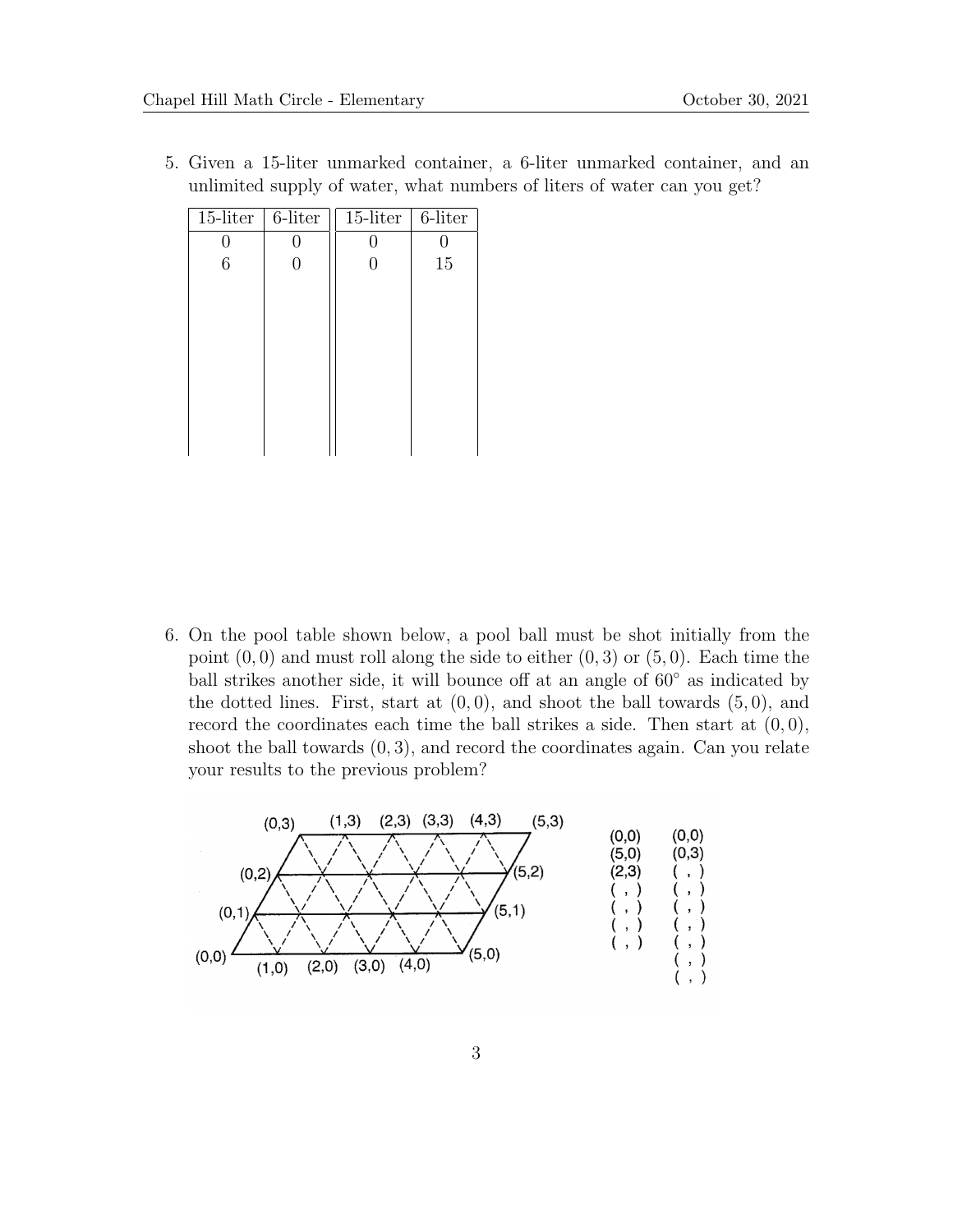## Euclid's Game

Start with two numbers in a box. Two players take turns writing a new number in the box that is the difference of two existing numbers in the box and is a positive number (not zero or a negative number). The player who can no longer make a move loses.

Here are a few starting positions, or you can make up your own.



For each starting position, record

- what numbers appear in the box at the end of the game
- which player wins (the player who goes first or second)

What does this have to do with pouring water?

Based on the two starting numbers, how can you predict if the first player or second player will win?